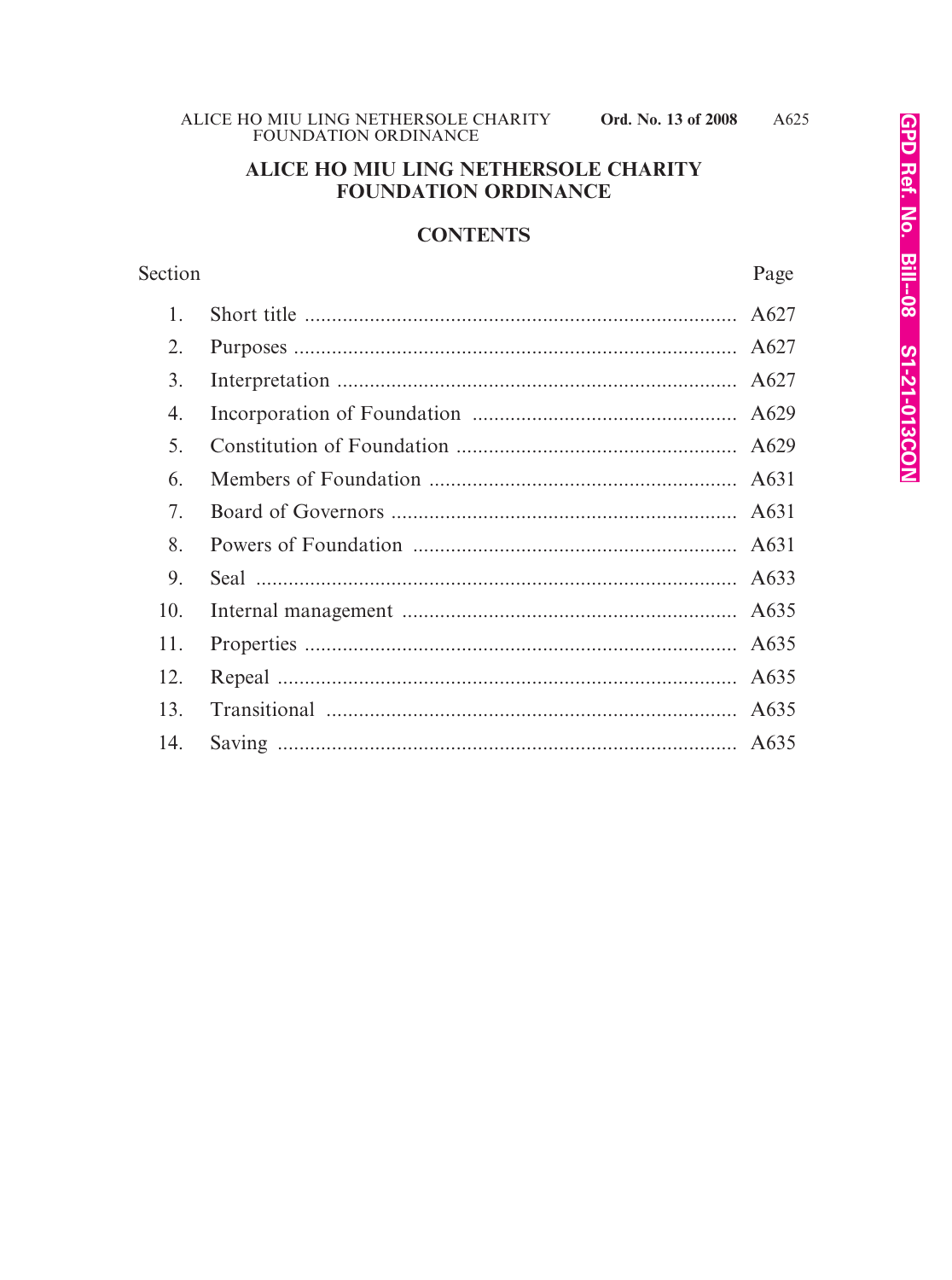# **HONG KONG SPECIAL ADMINISTRATIVE REGION**

ORDINANCE NO. 13 OF 2008



Donald TSANG Chief Executive 22 May 2008

An Ordinance to continue the body corporate called The Executive Committee of The Alice Ho Miu Ling Nethersole Hospital as a body corporate under the corporate name of the Alice Ho Miu Ling Nethersole Charity Foundation (雅麗氏何妙齡那打素慈善基金會), to provide for the constitution, powers, duties, work and activities of the Alice Ho Miu Ling Nethersole Charity Foundation (雅麗氏何妙齡那打素慈善基金會), and to repeal the Alice Ho Miu Ling Nethersole Hospital Incorporation Ordinance.

[23 May 2008]

Enacted by the Legislative Council.

### **1. Short title**

This Ordinance may be cited as the Alice Ho Miu Ling Nethersole Charity Foundation Ordinance.

## **2. Purposes**

The purposes of this Ordinance are—

- (*a*) to continue in existence as a body corporate The Executive Committee of The Alice Ho Miu Ling Nethersole Hospital under the corporate name of the Alice Ho Miu Ling Nethersole Charity Foundation (雅麗氏何妙齡那打素慈善基金會); and
- (*b*) to provide for the constitution and functions of the Foundation.

## **3. Interpretation**

In this Ordinance, unless the context otherwise requires—

"Board of Governors" (董事局) means the Board of Governors of the Foundation provided for and referred to in section 7;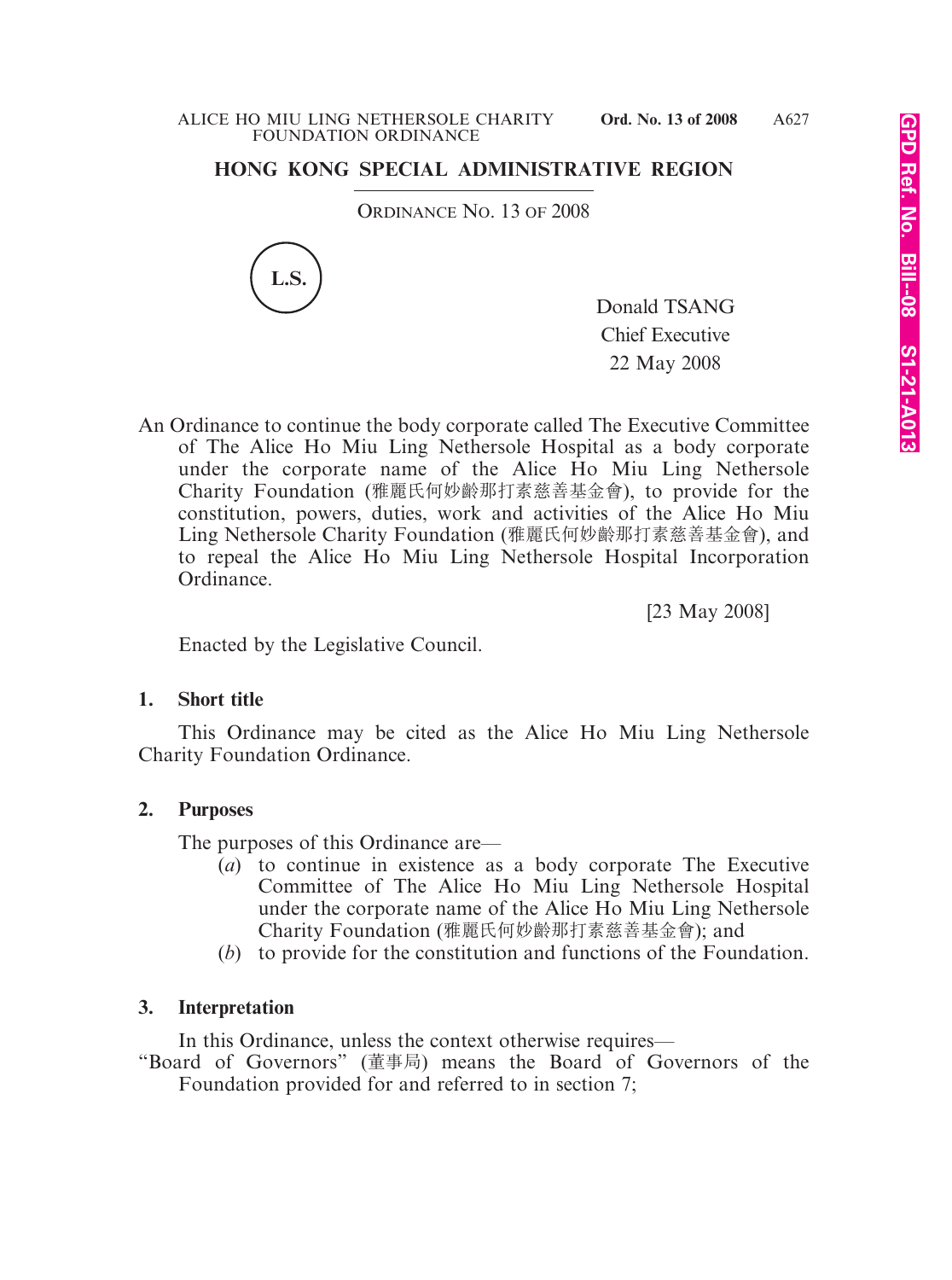- "Chairman" (主席) means the person holding the office of Chairman of the Board of Governors for the time being;
- "constitution" (章程) means the articles of constitution of the Foundation referred to in section 5;
- "The Executive Committee" (執行委員會) means The Executive Committee of The Alice Ho Miu Ling Nethersole Hospital incorporated under the repealed Ordinance;

"Foundation" (基金會) means the Alice Ho Miu Ling Nethersole Charity Foundation (雅麗氏何妙齡那打素慈善基金會) referred to in section 4;

"functions" (職能) includes powers, duties, work and activities;

- "governor" (董事), subject to section 7(2), means a governor of the Board of Governors for the time being appointed in accordance with the constitution;
- "Honorary Treasurer" (義務司庫), subject to section 7(2), means the Honorary Treasurer of the Board of Governors for the time being appointed in accordance with the constitution;
- "repealed Ordinance" (已廢除條例) means the Alice Ho Miu Ling Nethersole Hospital Incorporation Ordinance (Cap. 1072) repealed under section 12.

#### **4. Incorporation of Foundation**

(1) The body corporate incorporated under section 3 of the repealed Ordinance as The Executive Committee of The Alice Ho Miu Ling Nethersole Hospital is preserved and continues in existence as a body corporate under the corporate name of the Alice Ho Miu Ling Nethersole Charity Foundation (雅 麗氏何妙齡那打素慈善基金會).

(2) The corporate identity and the rights and obligations of the body corporate referred to in subsection (1) are not affected by the repeal by this Ordinance of the repealed Ordinance.

- (3) The Foundation—
	- (*a*) has perpetual succession under its corporate name;
	- (*b*) has and may use a common seal; and
	- (*c*) is capable of suing and being sued in its corporate name.

### **5. Constitution of Foundation**

(1) The constitution of the Foundation shall be such as the Board of Governors may adopt after the commencement of this Ordinance.

(2) The constitution may from time to time be amended in accordance with the constitution for the time being in force.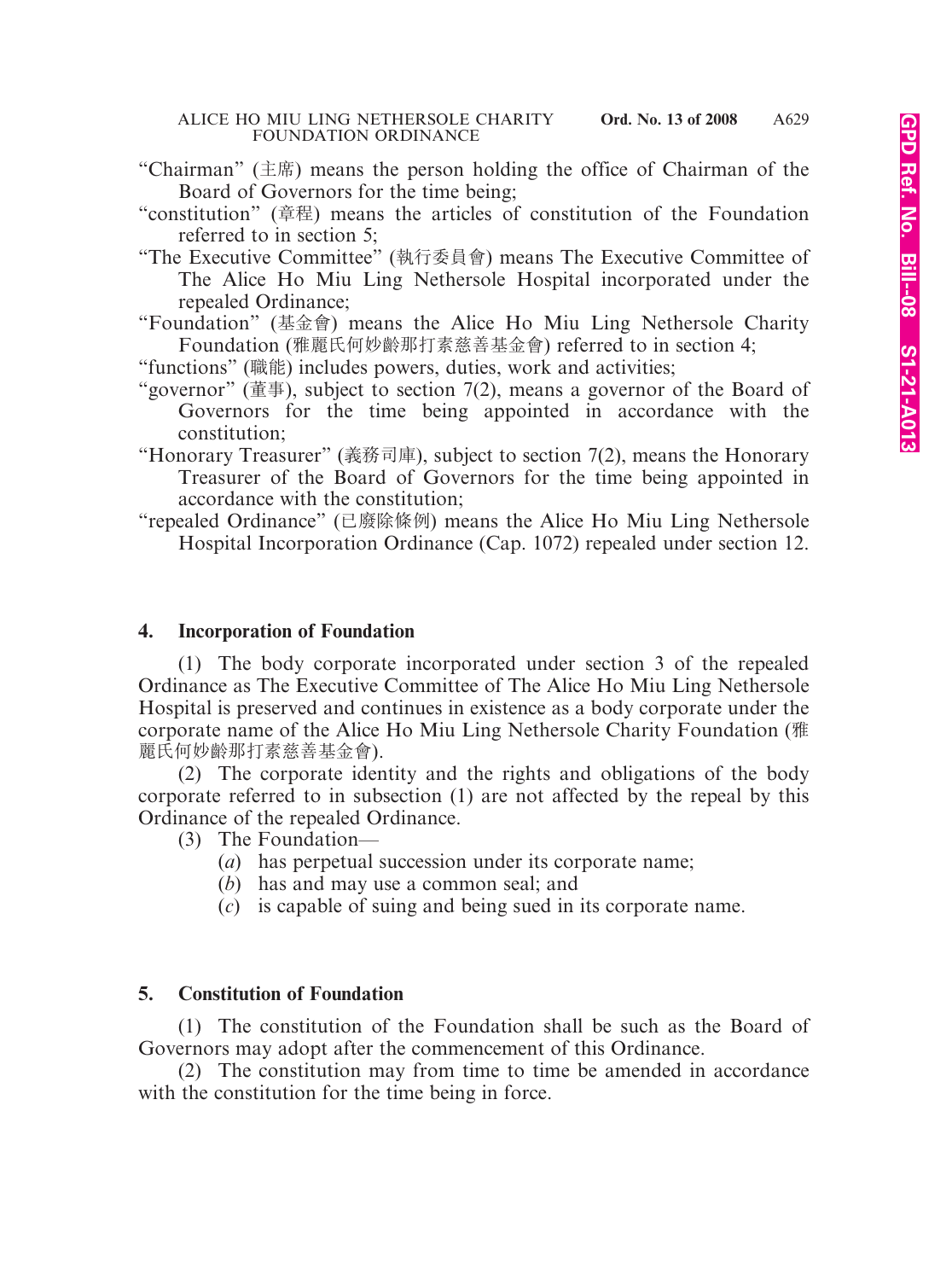### **6. Members of Foundation**

(1) There shall be members of the Foundation consisting of such class or classes as shall be provided in the constitution for the time being in force.

(2) The Board of Governors may from time to time admit any persons to be the members of the Foundation subject to and in accordance with the constitution for the time being in force.

### **7. Board of Governors**

(1) There shall be a Board of Governors of the Foundation consisting of—

- (*a*) such number of governors as not exceeding the maximum number of governors provided in the constitution for the time being in force; and
- (*b*) an Honorary Treasurer.

(2) The members and the Honorary Treasurer of The Executive Committee immediately before the commencement of this Ordinance shall be the first governors and the first Honorary Treasurer who shall hold the offices as respectively held by them in The Executive Committee immediately before the commencement of this Ordinance but otherwise subject to and in accordance with the constitution of the Foundation adopted by the Board of Governors in pursuance of the provisions of section 5(1).

### **8. Powers of Foundation**

- (1) The Foundation shall have power—
	- (*a*) to operate, manage and supervise the operation and management of non-profit-making hospitals, clinics, medical institutions, community health centres, social services centres and homes for aged people and dementia for—
		- (i) the care, treatment and comfort (whether physically, psychologically or spiritually) of those who are weak, sick or aged or are in need of assistance;
		- (ii) the promotion of, and the education of the community in, the awareness of health care and prevention of diseases;
		- (iii) the training of doctors, nurses, midwives and other allied health staff;
		- (iv) the promotion and the practice of the teachings of Jesus Christ in the service of people in need; and
		- (v) the demonstration of the Christian belief in the wholeness of man, his body and spirit; and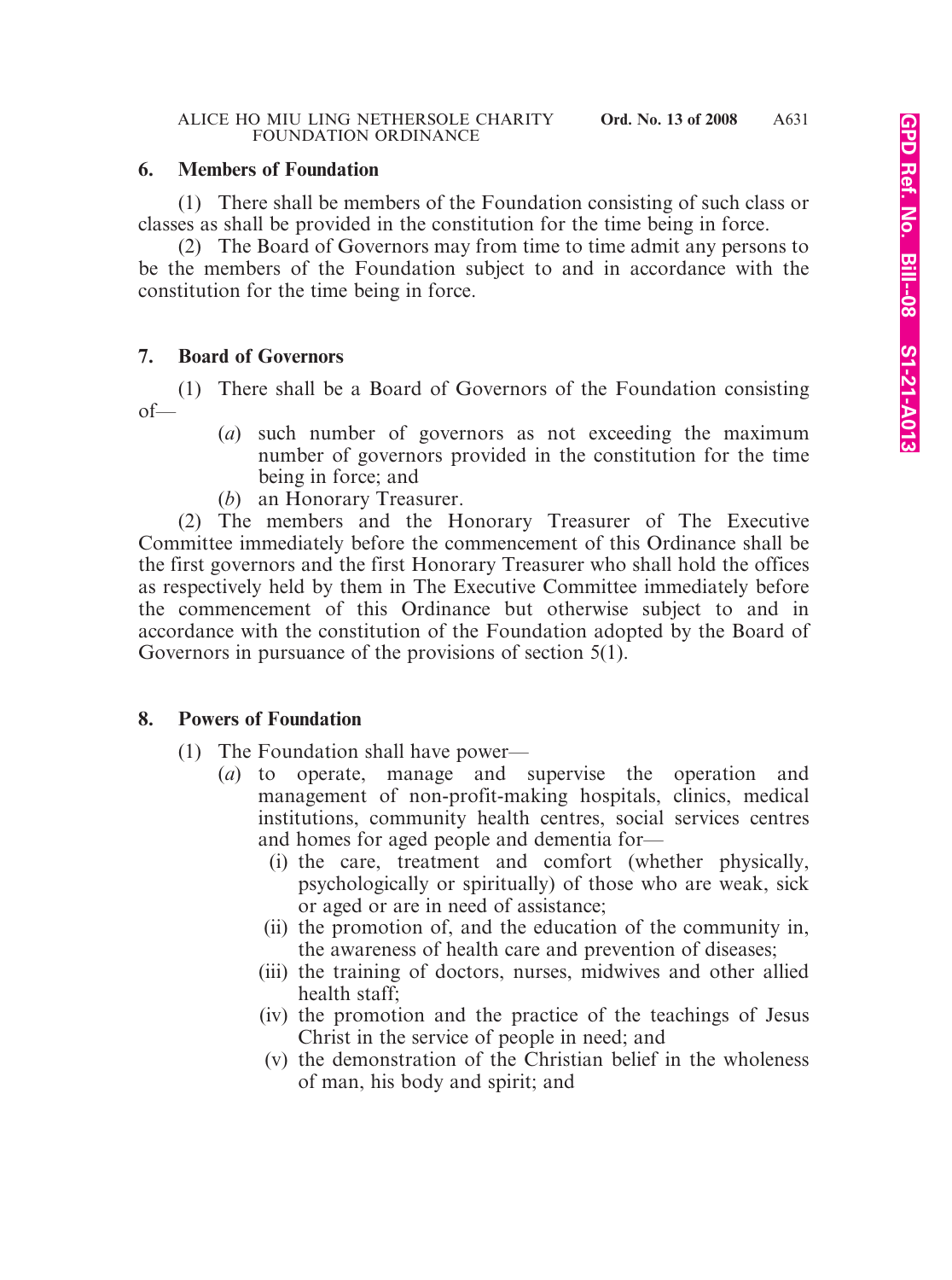- (*b*) to operate, manage and supervise the operation and management of non-profit-making child care centres, play centres, nurseries and kindergartens for the care and education of young children.
- (2) The Foundation shall also have power—
	- (*a*) to acquire, accept leases of, purchase, take, hold and enjoy any lands, buildings, messuages or tenements of what nature or kind soever and wheresoever situate, and also to invest moneys upon any lands, buildings and any debentures, stocks, funds, shares or securities of any government, corporation or company and also upon mortgage of any lands and buildings, and also to purchase and acquire all goods and chattels of what nature or kind soever;
	- (*b*) to grant, sell, convey, assign, surrender, exchange, partition, yield up, mortgage, demise, reassign, transfer or otherwise dispose of any lands, buildings, messuages or tenements, mortgages, debentures, stocks, funds, shares, securities, goods and chattels vested in the Foundation on such terms as the Foundation may seem fit;
	- (*c*) to accept grants, donations and subsidies as the Board of Governors may consider expedient and to make grants, donations and subsidies to such charities and charitable institutions or purposes on such terms and conditions as the Board of Governors may consider expedient; and
	- (*d*) to conduct any businesses, matters or things for the furtherance of or incidental to the fulfilment of its objects as set out in the constitution.

(3) Notwithstanding the provisions of subsections (1) and (2), the powers conferred by those subsections shall only be exercised for the purpose of endowing, supporting, maintaining, carrying on or otherwise promoting the work of the Foundation as specified in the constitution.

### **9. Seal**

All deeds, documents and other instruments requiring the seal of the Foundation shall be sealed with its common seal in the presence of 2 governors and shall also be signed by them and such signing shall be taken as sufficient prima facie evidence of the due sealing of such deeds, documents and other instruments.